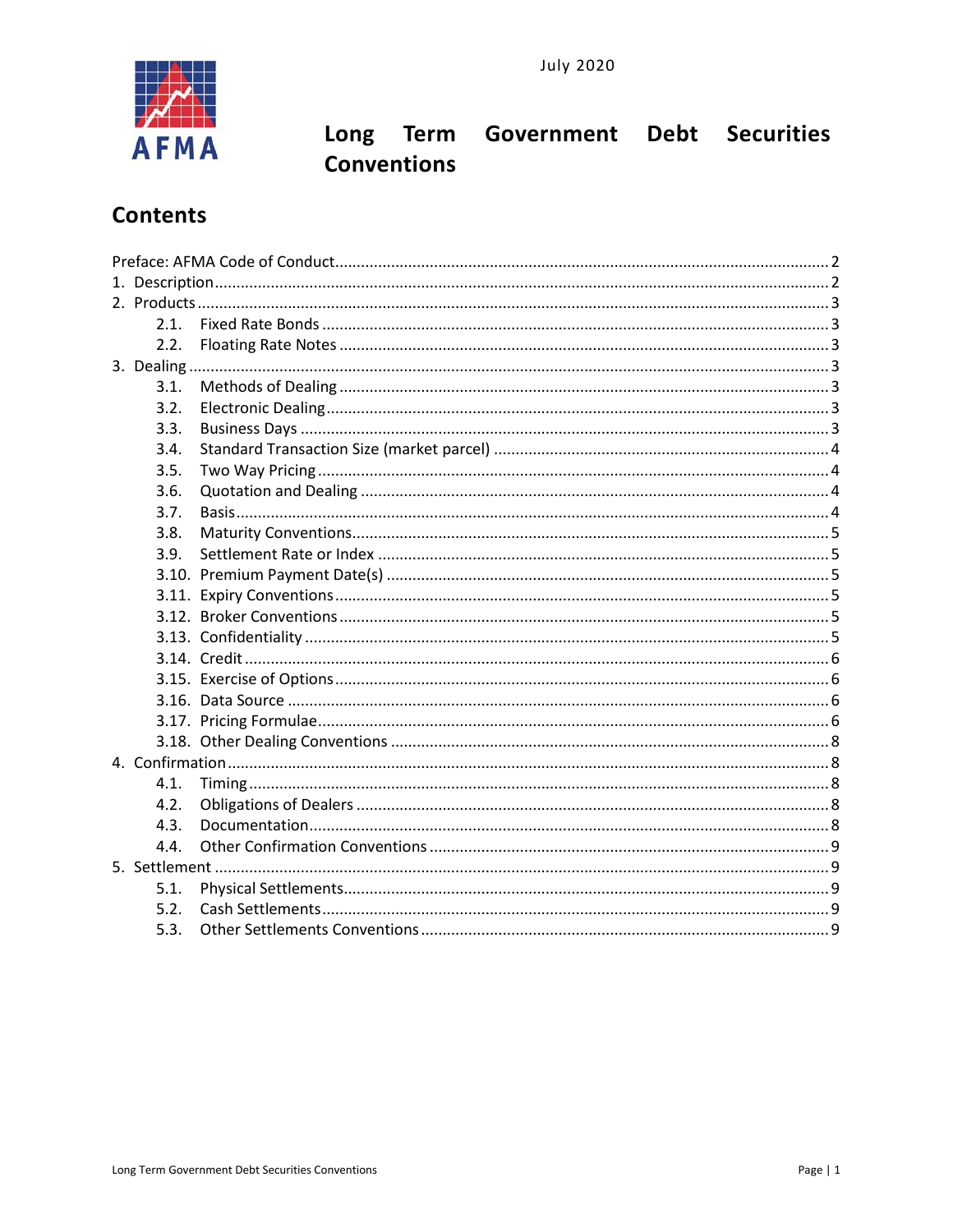# <span id="page-1-0"></span>**Preface: AFMA Code of Conduct**

AFMA promotes efficiency, integrity and professionalism in Australia's financial markets. The AFMA Code of Conduct (the Code) clearly articulates the ethical principles for minimum acceptable standards of behaviour and supports responsible decision making by firms and individuals engaged in financial markets activities.

All AFMA Financial Markets Members and Partner Members<sup>1</sup> are expected to observe the Code and operate with integrity, professionalism and competence. The Code is designed to support behaviors that put the interests of clients, the firm and the wider community ahead of personal or individual interests, and promotes confident participation by users in Australia's OTC markets.

The Code is presented in two parts - the **Ethical Principles** and the **Guidelines**.

Market participants are reminded that they are generally expected to observe and adhere to the market standards and conventions as set out below when engaging in any form of market dealing.

# <span id="page-1-1"></span>**1. Description**

#### **Long Term Government Debt Securities**

Long term government debt securities are debt instruments issued by the Australian Commonwealth and State Government Financing Agencies. They create an obligation for the issuer to pay a series of periodic interest payments at regular intervals and return the face value to the holder at maturity. These payments can be either set at a fixed rate of floating rate. Longdated government debt securities have terms to maturity ranging from 6 months to 25 years.

The following entities are Australian Commonwealth and State Government Financing Agencies (GFA) for the purpose of these conventions:

- Commonwealth of Australia
- New South Wales Treasury Corporation
- Treasury Corporation of Victoria
- Queensland Treasury Corporation
- Western Australia Treasury Corporation
- South Australian Government Financing Authority
- Tasmanian Public Finance Corporation
- Northern Territory Treasury Corporation
- ACT Treasury

Long term government debt securities are the primary mechanism for the Commonwealth, State Governments and Territories of Australia to meet their long-term funding requirements.

The following Long Term Government Debt Securities Conventions cover the two primary fixed income products issued by these authorities. These are Fixed Rate Bonds and Floating Rate Notes.

These Conventions reflect current market practices and are maintained by the AFMA Debt Securities Committee.

<sup>1</sup> As defined in the AFMA Constitution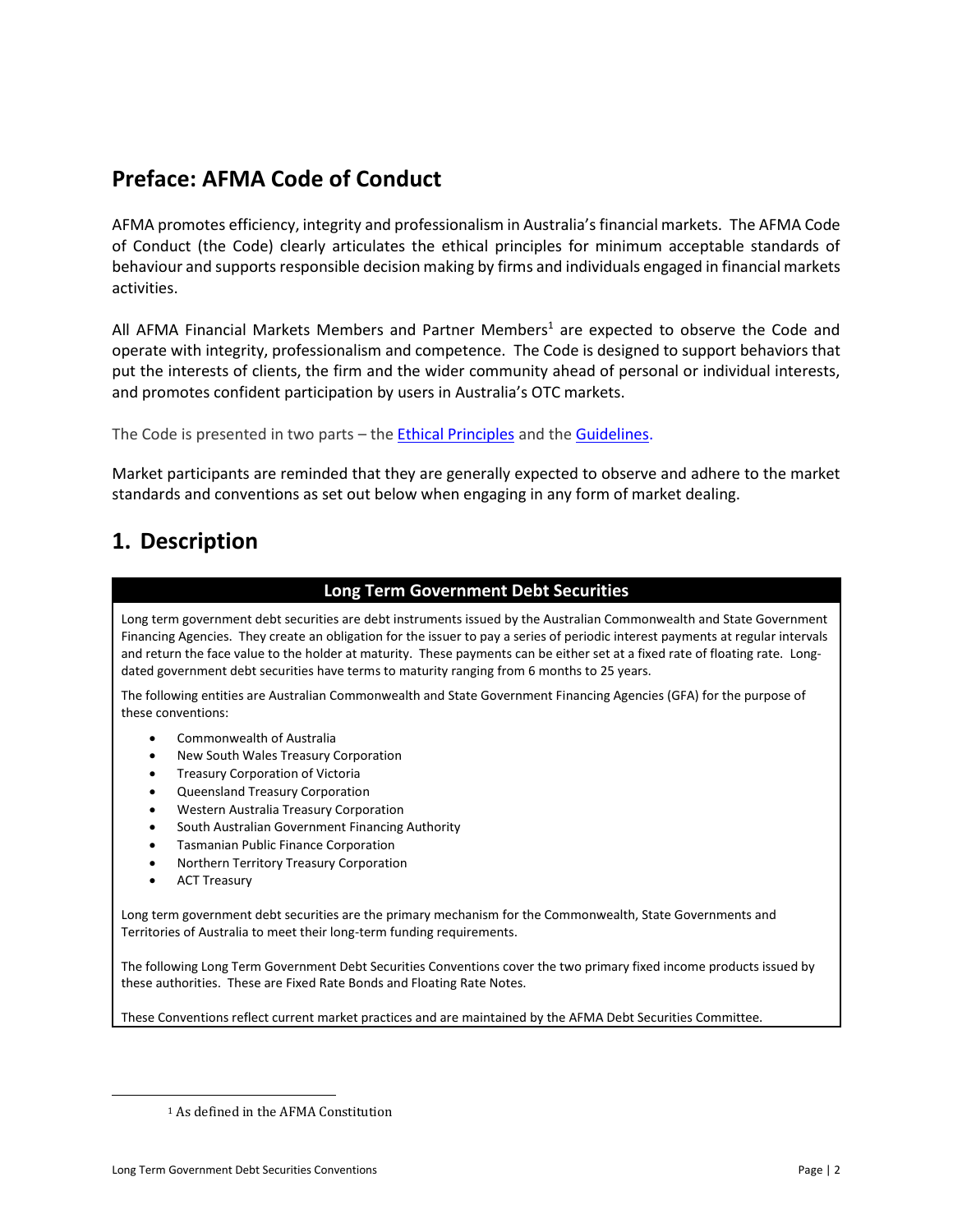## <span id="page-2-0"></span>**2. Products**

### <span id="page-2-1"></span>**2.1. Fixed Rate Bonds**

#### **Fixed Rate Bonds**

A Fixed Rate Bond is a debt instrument which pays a fixed rate of interest (coupon) at specified dates over the term of the debt, as well as repaying the principal on the maturity date. Typically the interest is paid semi-annually.

## <span id="page-2-2"></span>**2.2. Floating Rate Notes**

#### **Floating Rate Notes**

A Floating Rate Note is a debt instrument which pays a variable rate of interest (coupon) at specified dates over the term of the debt, as well as repaying the principal on the maturity date. The floating rate is usually a money market reference rate, such as BBSW, plus a fixed margin. Typically the interest is paid quarterly.

## <span id="page-2-3"></span>**3. Dealing**

### <span id="page-2-4"></span>**3.1. Methods of Dealing**

#### **All Products**

The main methods of dealing in the Australian long dated securities market are direct via telephone, via brokers or via electronic platforms.

## <span id="page-2-5"></span>**3.2. Electronic Dealing**

#### **All Products**

The increasing sophistication of financial markets has created a space for brokers, dealers and clients to access markets via electronic platforms.

### <span id="page-2-6"></span>**3.3. Business Days**

#### **All Products**

#### **Good Business Day:**

A good business day is defined as any day on which banks in the state of New South Wales (NSW) are generally open for business, or a day other than one on which banks in NSW are obliged or permitted to close excluding Saturday and Sunday.

Essentially, NSW business days are weekdays (Monday to Friday) other than NSW public holidays as gazetted under the NSW state government's Banks and Bank Holidays Act 1912.

That said Australian OTC markets generally tend to operate in a reduced capacity on gazetted NSW public holidays that are not similarly gazette in Victoria.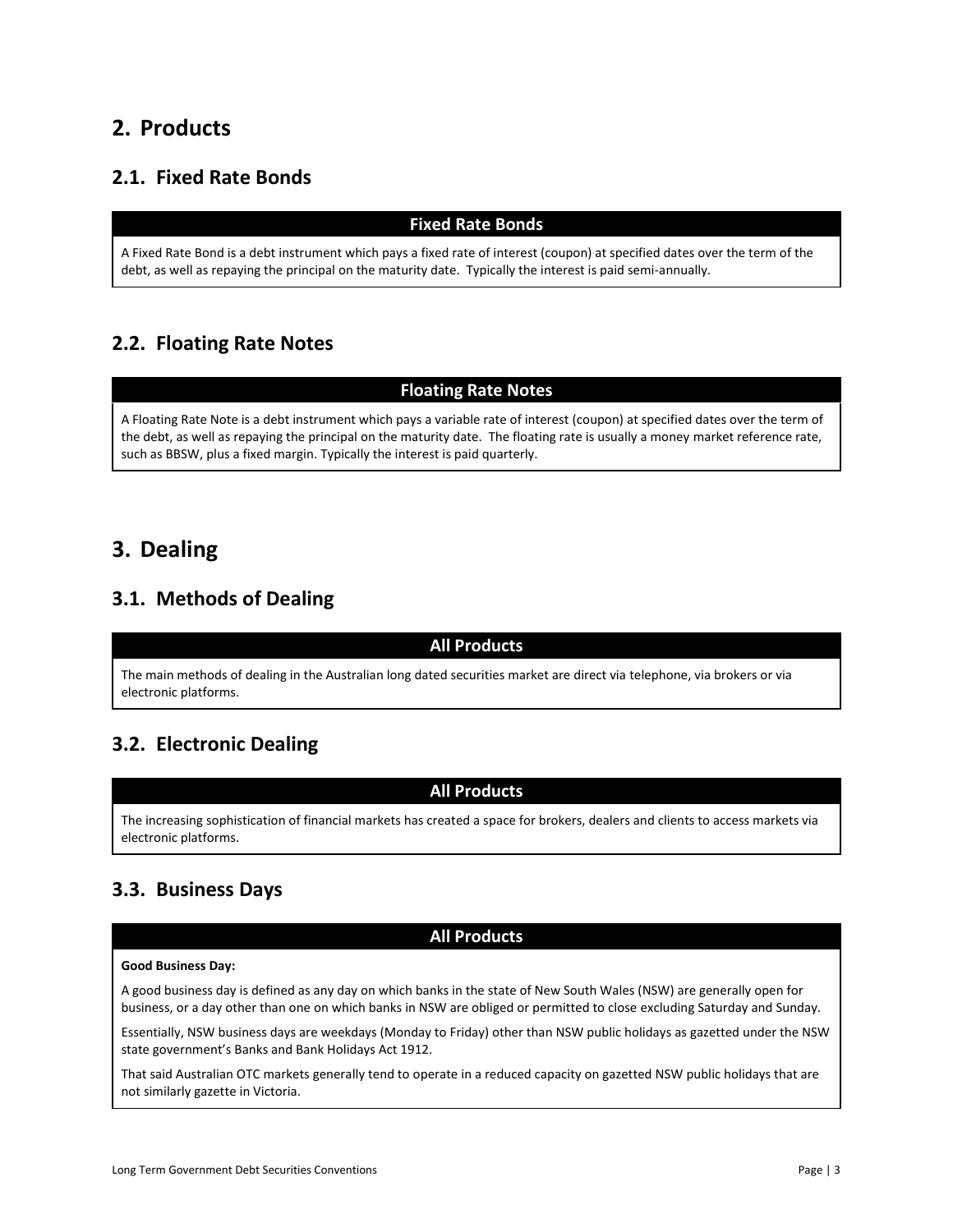#### **Non Business Day:**

A non business day is defined as any day on which banks in the state of NSW are generally obliged or permitted to close, including Saturday and Sunday.

In general, AFMA recommends that transactions should not be negotiated for settlement or price fixing (rollover) on a non business day.

Other conventions can be utilised, if agreed upon at the time of dealing by the bilateral parties to the transaction.

#### **Market Trading Hours:**

Market trading hours are 8.30am to 4.30pm in Sydney on all good business days however market participants may use their discretion when quoting clients or offshore counterparties outside of these hours.

### <span id="page-3-0"></span>**3.4. Standard Transaction Size (market parcel)**

|                         | <b>All Products</b> |
|-------------------------|---------------------|
| No specific convention. |                     |
|                         |                     |

### <span id="page-3-1"></span>**3.5. Two Way Pricing**

**All Products** No specific convention.

### <span id="page-3-2"></span>**3.6. Quotation and Dealing**

#### **Fixed Rate Bonds**

The market is quoted on a semi-annual yield to maturity basis, not a price basis.

The standard bid/offer spread for securities longer than one year to maturity is the spread dictated by market price makers given prevailing market conditions at that time.

Dealers generally quote on one of three bases:

- *Exchange of Futures for Physicals (EFP)* Is a service offered by the SFE. In the OTC market each stock trades at a spread to either the three year bond futures contract or the ten year bond futures contract. EFP works by two counterparties striking a deal to trade long term securities and agreeing to swap an agreed number of relevant futures contracts. The number of contracts is a function of the ratio of the PVBP of the stock to the PVBP of the relevant futures contract. Refer to ASX 24 Operating Rules Procedures 4800.
- *Outright* When a dealer deals on an outright basis they quote a yield to maturity at which they are willing to buy or sell the stock. There is no exchange of futures.
- *Switch* A switch is where a counterparty wants to buy one stock and sell another. This is generally quoted in terms of the difference between the yields to maturity of the two stocks.

#### **Floating Rate Notes**

The market is quoted on a trading margin basis, usually as a margin above BBSW.

### <span id="page-3-3"></span>**3.7. Basis**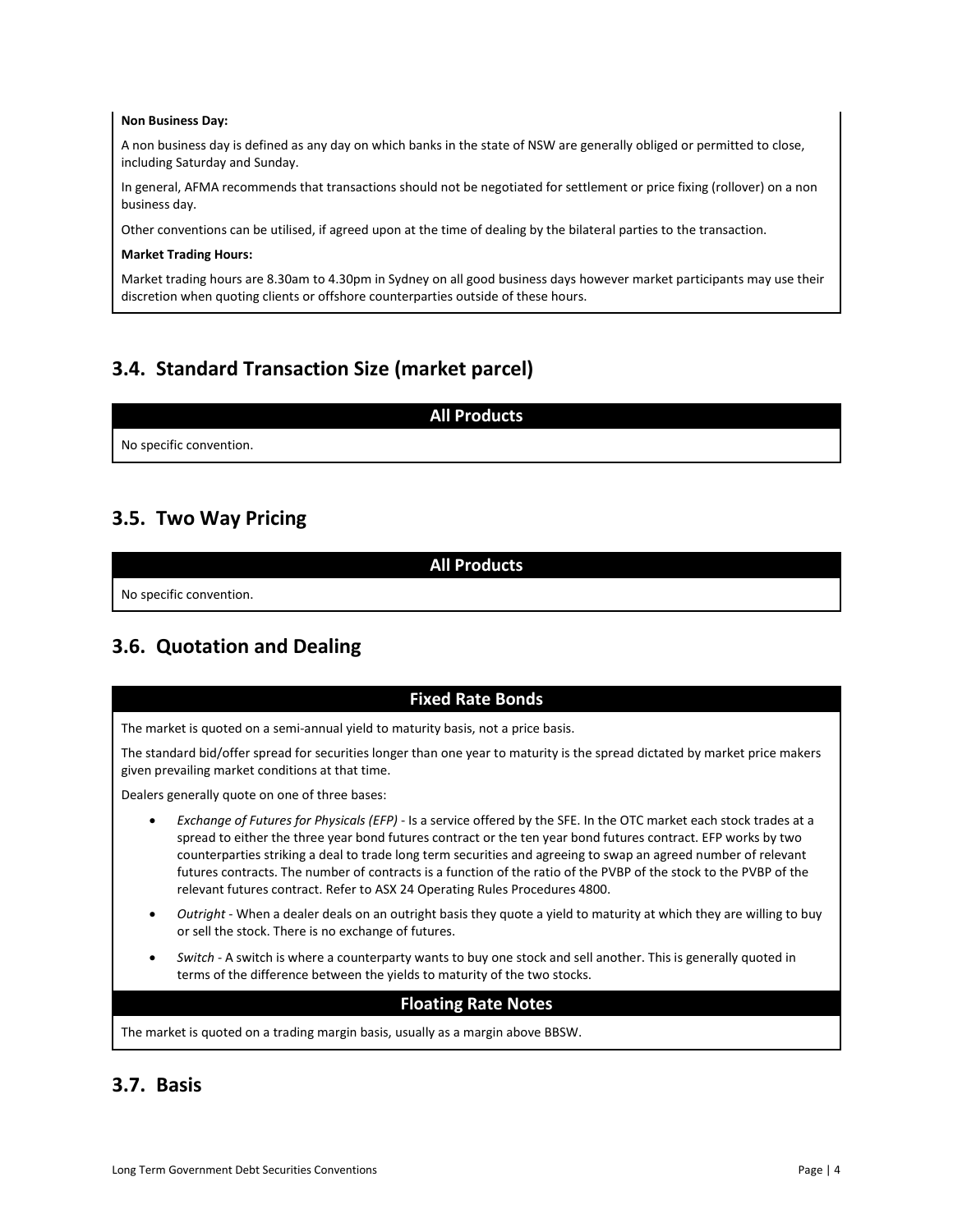#### **All Products**

Not applicable.

### <span id="page-4-0"></span>**3.8. Maturity Conventions**

**All Products** Not applicable.

### <span id="page-4-1"></span>**3.9. Settlement Rate or Index**

**All Products** Not applicable.

### <span id="page-4-2"></span>**3.10. Premium Payment Date(s)**

**All Products** Not applicable.

## <span id="page-4-3"></span>**3.11. Expiry Conventions**

**All Products** Not applicable.

**All Products**

### <span id="page-4-4"></span>**3.12. Broker Conventions**

Not applicable.

## <span id="page-4-5"></span>**3.13. Confidentiality**

**All Products**

Names of counterparties will not be passed by brokers prior to dealing, unless both parties agree to the passing of their names.

When dealers are trading directly neither party should disclose the name of the counterparty to the transaction dealt or to other market participants.

In support of the ideals of price discovery and market transparency brokers may pass the size of deals dealt and the rate at which they were dealt (post trade) to other broker screen participants only. Brokers will not pass names of counterparties to a deal to other market participants.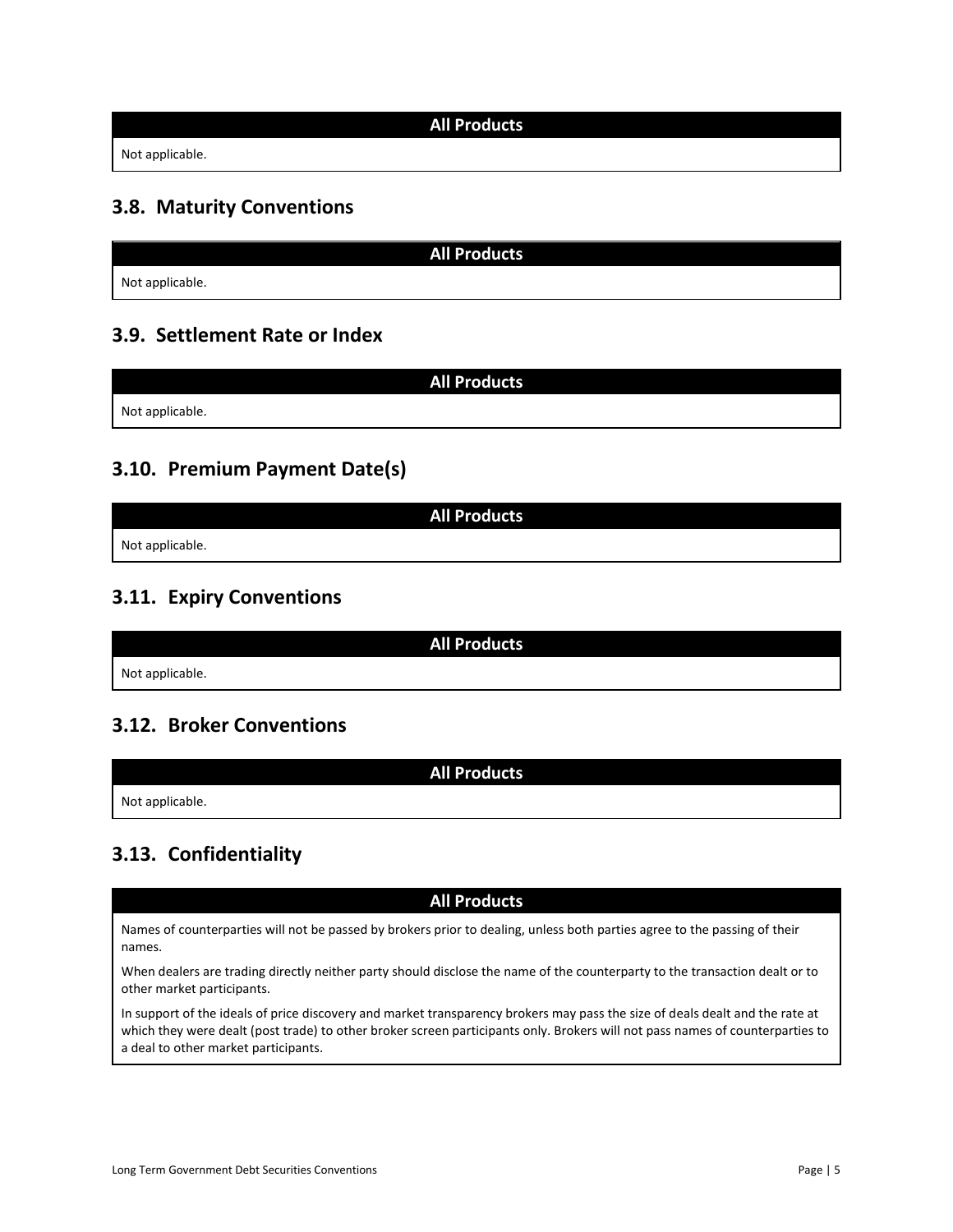### <span id="page-5-0"></span>**3.14. Credit**

#### **All Products**

The ability to deal is subject to credit constraints. Dealers should advise the counterparty if they are unable to deal because of credit limits.

Note that there are many variations in fixed interest trading which result in a combination of standard procedures being applied, such as securing borrowed stock with either cash or substitute stock.

Refer to the Code of Ethics and Code of Conduct (6. Fairness and 6.3. Name rejection citing non availability of credit limits to avoid a deal).

#### <span id="page-5-1"></span>**3.15. Exercise of Options**

**All Products**

Not applicable.

### <span id="page-5-2"></span>**3.16. Data Source**

#### **All Products**

Pricing information for debt securities can be found on AFMA*data* reference rate page for end of day long term securities.

### <span id="page-5-3"></span>**3.17. Pricing Formulae**

#### **Fixed Rate Bonds**

Fixed Rate Bonds are traded on a yield basis with the price per \$100 face value calculated using the AOFM treasury bond pricing formula with the gross price rounded to three decimal places.

For semi-annual securities that are near maturing (specifically those entitling a purchaser to only the final coupon payment and repayment of principal) the bank bill formula is applied to principal outstanding plus the final coupon.

In the case of securities that do not qualify for the AOFM pricing formula, the pricing formula specified by the applicable issuers for primary and secondary market trading will apply.

Disputes over the application of any formula are to be referred to the issuer for arbitration.

1) Basic formula:

$$
P = v^{f/d} [g(1 + a_n) + 100v^n]
$$

2) Ex-interest securities:

$$
P = v^{f/d}[ga_n + 100v^n]
$$

3) Near maturity bonds maturing between the record date for the second last coupon and the record date for the final coupon:

$$
P = \frac{100 + g}{1 + \left(\frac{f}{365}\right)i}
$$

4) Near maturity bonds maturing between the record date for the final coupon and the maturity of the bond:

$$
P = \frac{100}{1 + (\frac{f}{365})i}
$$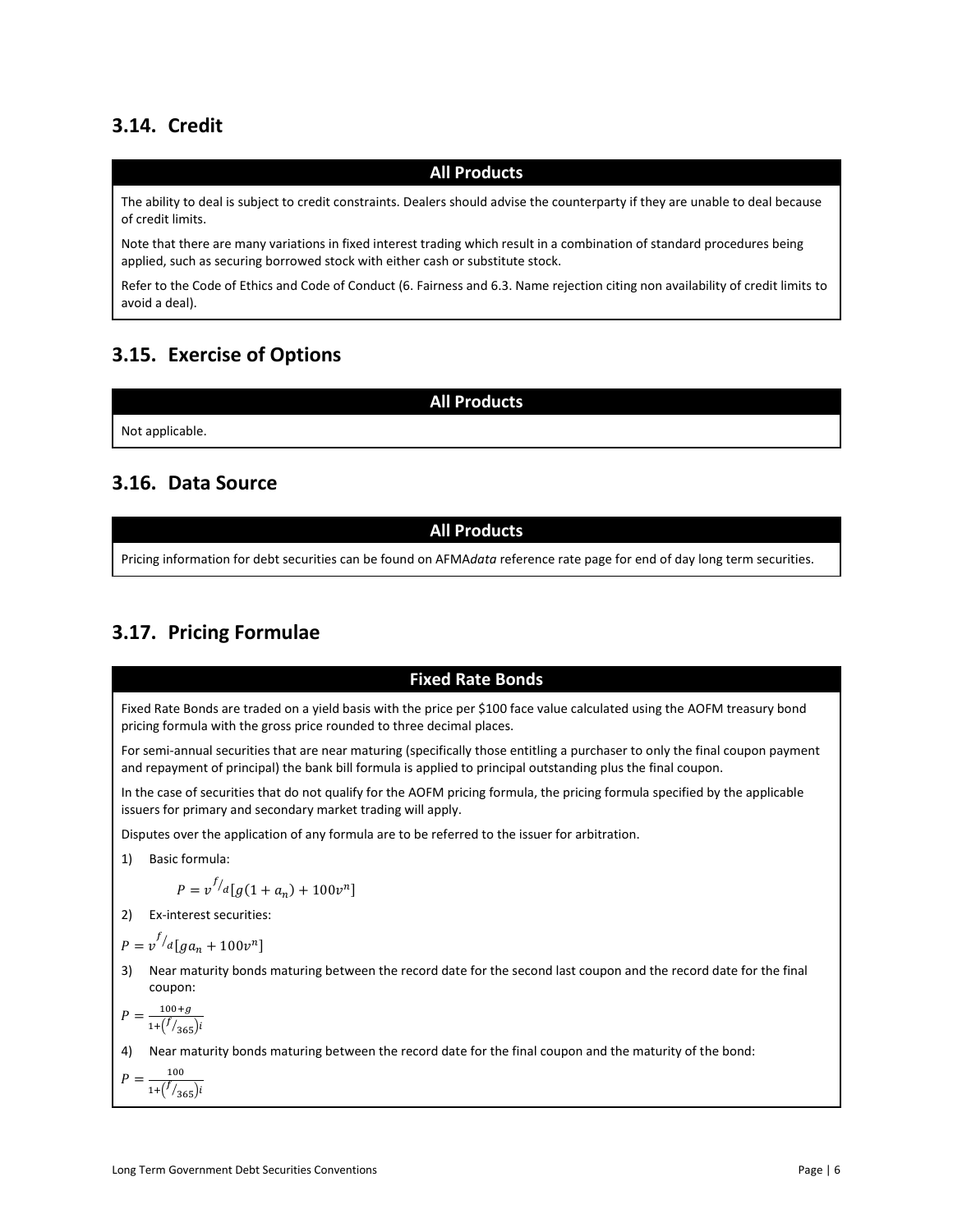If the maturity date falls on a weekend or other non business day the proceeds date (ie. the next business day) is used in the calculation of *f*.

*P* = the price per \$100 face value

$$
v = \frac{1}{1+i}
$$

where 100*i* = the half yearly yield (per cent) to maturity in formulae (1) and (2), or the annual yield (per cent) to maturity in formula (3)

*f* = the number of days from the date of settlement to the next interest-payment date in formulae (1) and (2) or to the maturity date in formula (3)

 $d$  = the number of days in the half year ending on the next interest-payment date

*g* = the half yearly rate of coupon payment per \$100 face value

*n* = the term in half years from the next interest-payment date to maturity

 $a_n = v + v^2 + \dots + v^n = \frac{1 - v^n}{i}$  $\frac{v}{i}$  except if  $i = 0$  then  $a_n = n$ 

#### **Floating Rate Notes**

$$
P = \frac{Z(b+IM) \times \frac{d}{365} + (\frac{IM - TM}{k}) A_n^i + 1}{1 + (r + TM) \times \frac{f}{365}} \times 100
$$

*P* = price per \$100 per face value

*Z* = 1 if there is an annuity payment to the purchaser at the next annuity payment date, 0 if there is no payment to the purchaser at the next annuity payment date

*b* = the floating benchmark rate from last interest reset date to next interest rate date

*d* = number of days in current interest period

*IM* = interest margin (as a percentage) paid in addition or deduction from the floating benchmark

*TM* = trading margin (as a percentage) paid in addition to the floating benchmark

*r* = the floating benchmark rate to the next interest rate reset date

*f* = number of days from pricing/settlement to next interest payment date

$$
A_n^i = \frac{1 - (1 + i)^{-n}}{i}
$$
  
. 
$$
s + TM
$$

$$
i=\frac{\cdots}{k}
$$

If  $i = 0$ , then  $A_n^i = n$ 

 $k =$  payment frequency of FRN (eg. 2 = semi-annual, 4 = quarterly)

*s* = yield from settlement to the maturity of the FRN (with frequency *k*)

*n* = number of complete interest periods to maturity as at the next interest payment date

Market participants are under no obligation to use the benchmark rates referred to above if the market has moved since the benchmarks were set.

When the floating reference rate being used is the BBSW rate, *b* and *r* should be the average figure quoted BBSW rounded to two decimal places. *s* should be the swap rate negotiated by the counterparties entering into the transaction, ensuring rates used are of similar frequency (or converted) to the FRN, then straight line interpolated to the maturity date if necessary, then rounded to two decimal places. The FRN price should be calculated to three decimal places.

*Interpolation*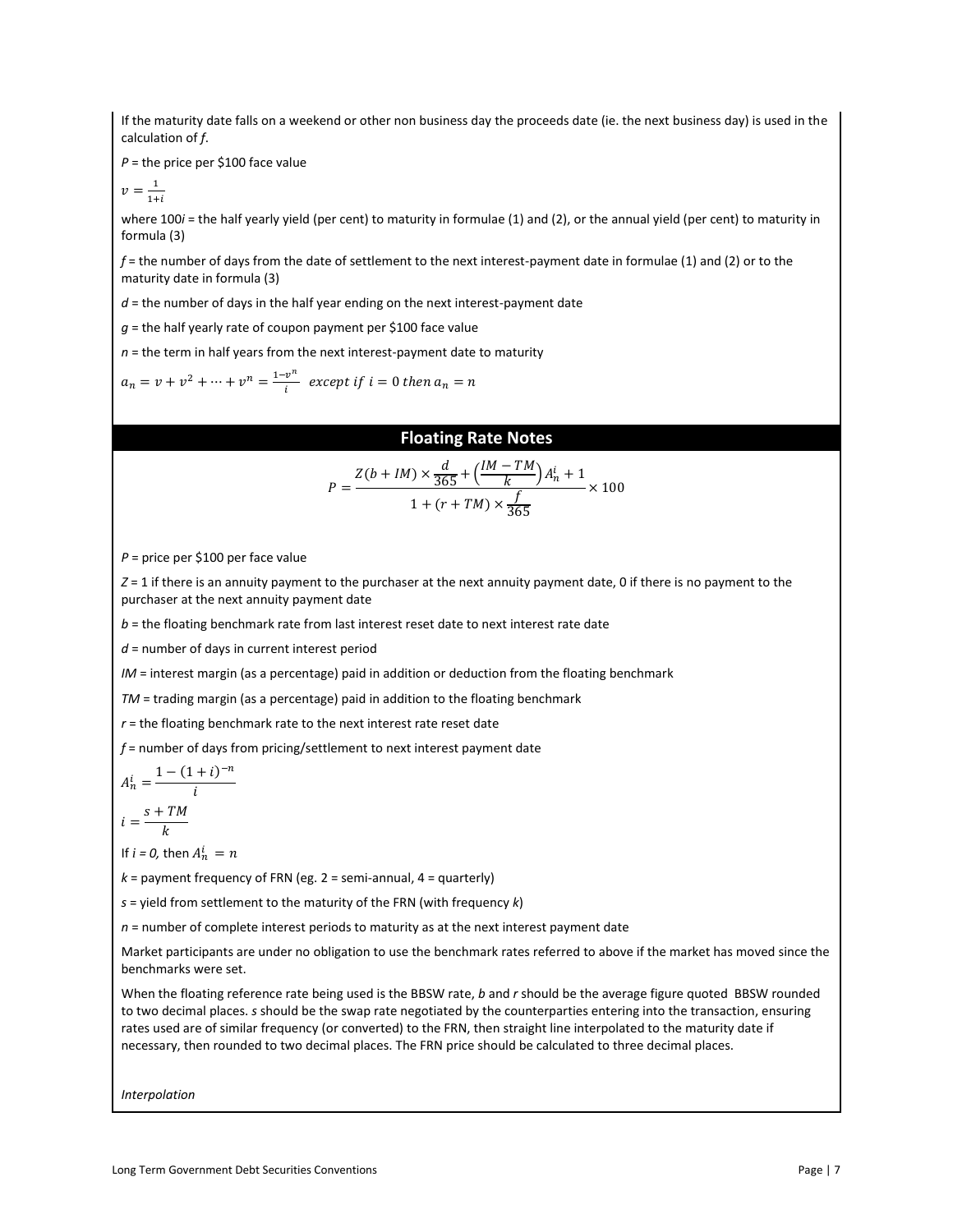- Dates for BBSW are based on the modified following business day basis.
- Actual next interest payment date and maturity date are used.
- When interpolating *r*, BBSW is supplemented by the RBA target cash rate (RBA30) with a date of the next business day.
- Swap rates 4 years and over need to be converted from semi-annual fixed rates versus 6 month BBSW to quarterly fixed rates versus 3 month BBSW (assuming quarterly frequency on FRN).
- When interpolating *s*, swap rates are supplemented by the 1 to 6 month BBSW rates and the RBA target cash rate.
- Linear interpolation is used unless otherwise stated and agreed.

#### **Floating Rate Securities with negative interest rates but with a zero rate floor coupon**

Where the swap rate is less than the negative of the interest margin and there are no positive coupons at or beyond the next coupon date but there is a zero floor on the coupons, the following AFMA floating rate note convention formula should be used:

$$
P = \frac{Z(b+IM)^{+} \times \frac{d}{365} + (1+i)^{-n}}{1 + (r+TM) \times \frac{f}{365}} \times 100
$$

Where:

 $Z(b + IM)^+$  = *max* { $Z(b + IM)$ ,0}

### <span id="page-7-0"></span>**3.18. Other Dealing Conventions**

## <span id="page-7-1"></span>**4. Confirmation**

### <span id="page-7-2"></span>**4.1. Timing**

#### **All Products**

All trades entered into must be confirmed either electronically or in writing by both parties on the day that the transaction was executed.

## <span id="page-7-3"></span>**4.2. Obligations of Dealers**

#### **All Products**

Every endeavour should be made for dealers to complete dealing tickets or enter trades into the front office dealing systems in a timely manner to assist back office to generate and deliver confirmations to the transacting party.

## <span id="page-7-4"></span>**4.3. Documentation**

#### **All Products**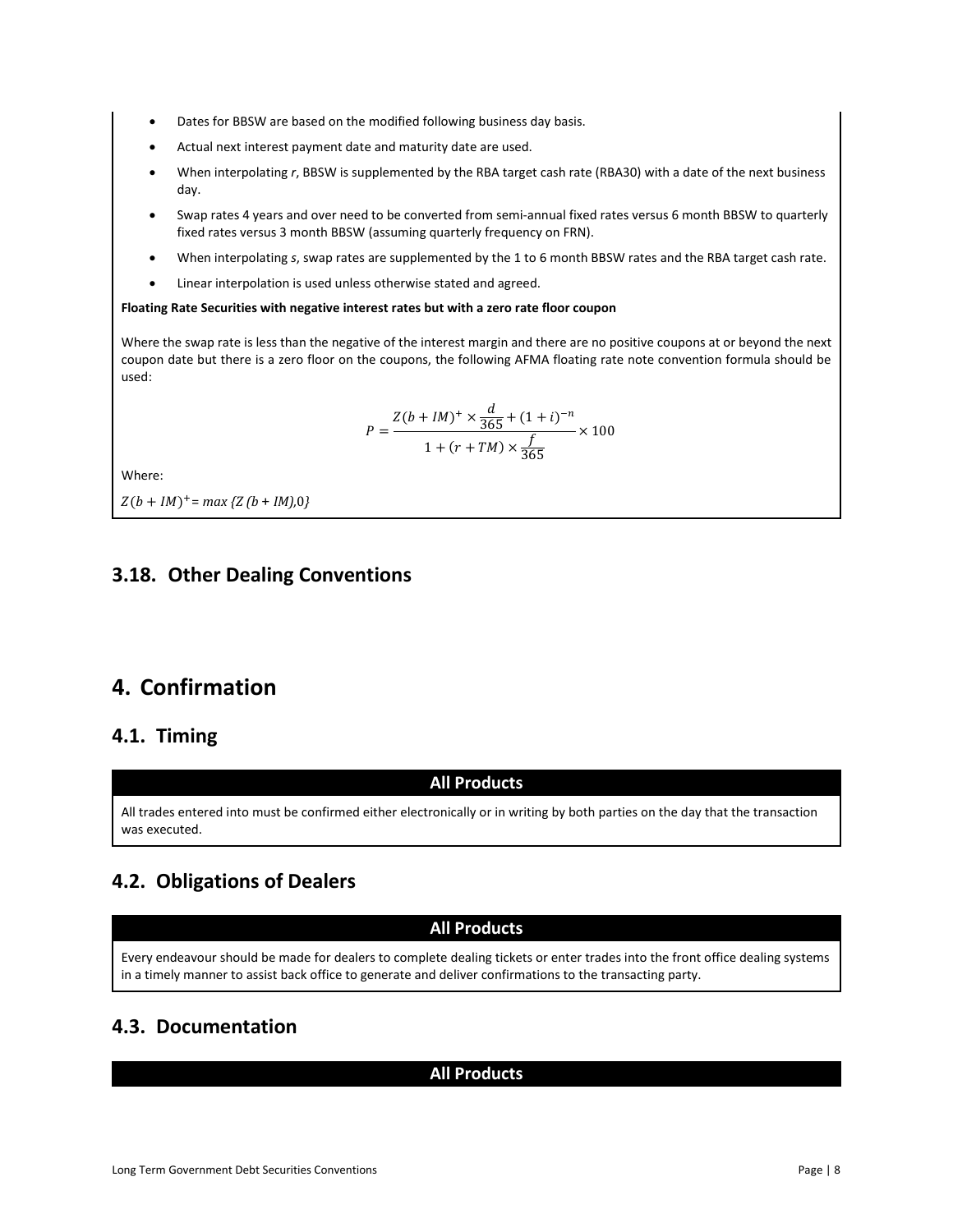### <span id="page-8-0"></span>**4.4. Other Confirmation Conventions**

**All Products**

Not applicable.

# <span id="page-8-1"></span>**5. Settlement**

## <span id="page-8-2"></span>**5.1. Physical Settlements**

#### **All Products**

In general AFMA recommends that transactions should not be negotiated for settlement or price fixing (rollover) on a non business day (see *Section 3.3.2*). Other conventions can be utilised if agreed upon at the time of dealing.

Settlement dates on Australian fixed interest securities are open to negotiation however, the following times are standard:

| Type of Security                                                              | Settlement                                        |
|-------------------------------------------------------------------------------|---------------------------------------------------|
| Commonwealth treasury bonds and semi Same day if dealt before noon, otherwise |                                                   |
| government bonds that are near maturing (as $\vert$ next business day.        |                                                   |
| defined in Section 3.17).                                                     |                                                   |
| Commonwealth treasury                                                         | bonds and semi Trade date plus two business days. |
| government bonds which are not near maturing.                                 |                                                   |

The settlement date is open for negotiation between the parties. Should a non standard settlement apply this fact must be disclosed before negotiating the price.

*Ticket Size*

Due to liquidity restrictions that sometimes prevail when undertaking settlements ticket size should be limited to AUD\$50million, i.e. a deal of AUD\$200million commonwealth government bonds should be settled in four lines of AUD\$50million.

## <span id="page-8-3"></span>**5.2. Cash Settlements**

**All Products**

Not applicable.

## <span id="page-8-4"></span>**5.3. Other Settlements Conventions**

#### **Settlements Failures**

#### *Non Deliverability*

The following procedures should be followed in relation to short selling stock:

• If failed settlement occurs the deal will settle on the following business day with no rate adjustment, i.e. at the original agreed settlement price. If settlement continues to fail the settlement price does not alter unless the two parties agree. This is in fact a penalty to the defaulting party as one days interest is accrued to the buyer.